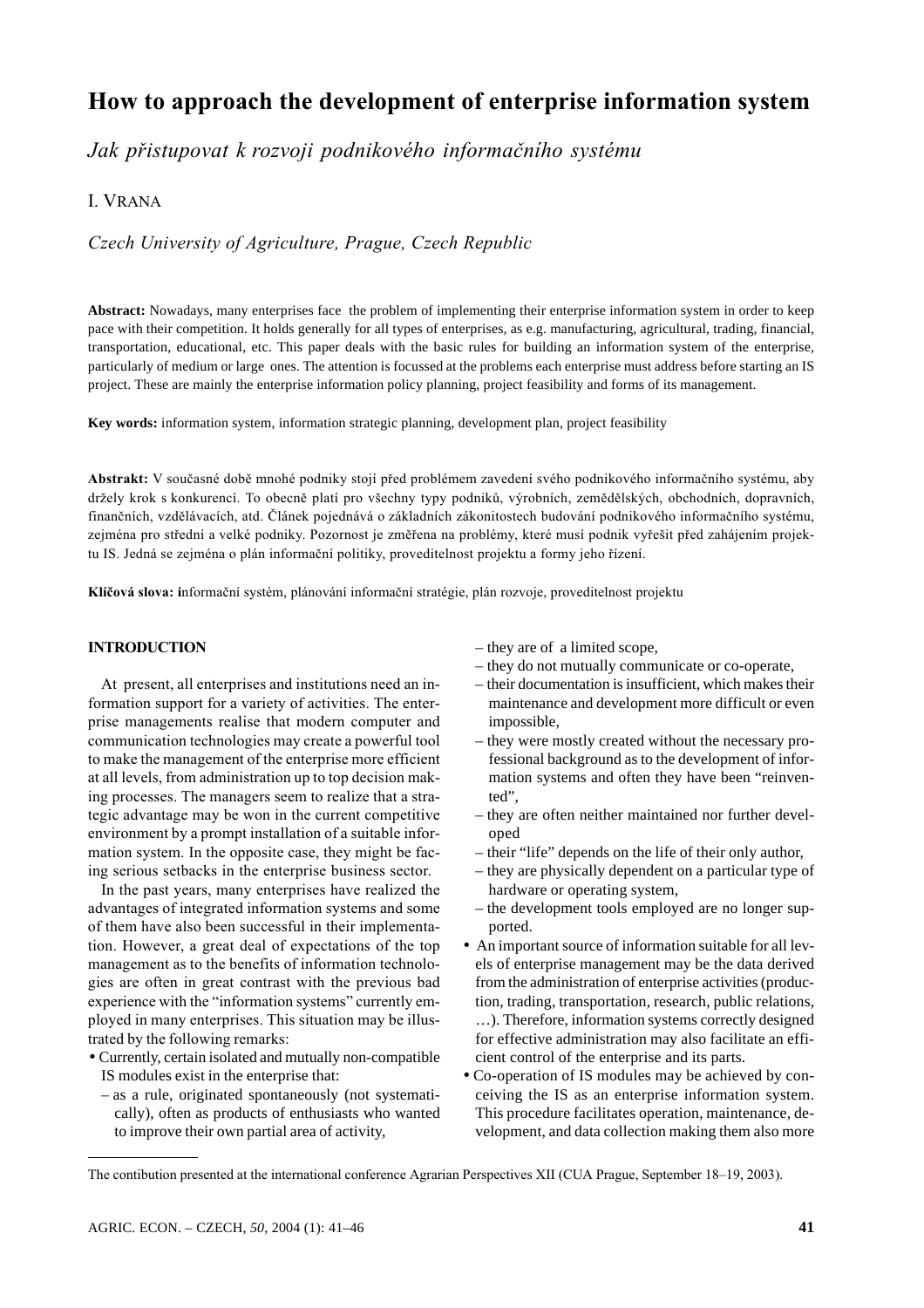cost-effective. For this reason, enterprises try to design their own information systems to improve their management.

• The success rate of the information system implementation is generally very low, approximately 15%. During the development and implementation of an IS, variety of rules and regulations must be taken into account that directly influence the success or failure of these projects. Not considering these rules may substantially increase the risk of the project failure. However, many general conditions governing the success are often neglected or violated. Many projects fail due to lack of knowledge and experience in this field. The result is a waste of money and people frustrated. Apart from this, such failure may also bring a significantly lower efficiency of the enterprise management.

To reduce the risk of an IS project failure and to avoid unnecessary expenses and losses, the enterprise should adopt a systematic and co-ordinated approach. This article may help enterprise managers to do it by formulating the basic rules of IS project organisation at enterprises based on the latest development. It may serve as a guide for the correct management of the IS project.

#### IDENTIFYING THE NEED TO IMPLEMENT IS

Prior to building an information system, the enterprise management must address several basic issues. One should be honest and correct when dealing with these issues avoiding self-deception to prevent future disappointment and losses. There is not necessarily a straight answer to each of the questions listed below:

• Do we really need an information system?

- To assess the need of information system is not a simple and easy task since this need may have several reasons difficult to compare. Most people would rather answer "yes" just to show that they do not want to be taken for conservatives. The following aspects may be important for a correct answer to this question:
- Do we need to improve the collection, distribution, processing and presentation of information? Can an information system be of any help?
- Can we improve the image of our institution by using an IS?
- Do we need a higher reliability, accuracy and security of information?
- Do we need better documents for the management of such areas as planning, production, trading, financial matters, co-operation of divisions and departments?
- Will an IS help us to improve the order or to remove disorder?
- Do we need an easier reporting to business partners or superior authorities?
- Would it be possible to use the IS to solve some further problems?
- Do we realise the risks of an enterprise information system project?

The enterprise management will have to realise from the very beginning that an IS project:

- will be accompanied by certain problems and difficulties both general and specific for our business sector;
- will bring some risk of a failure caused by factors that an enterprise cannot influence. Such risk will be low if the enterprise management and the IS project management get familiar with the risk factors and undertake timely measures decreasing such excessive risk. Otherwise, it will be high.
- Can we create conditions favourable to the project of an enterprise information system?

This includes above all:

- clearly declared support by the enterprise management
- organisational background
- adequate budget
- modification of existing internal rules and creation of new ones.

Figure 1 shows typical basic questions that the enterprise top management must answer before making any decisions and the consequences of such answers. This, of course, depends on many other circumstances for example on the degree of the existing IS development. This particular flow chart corresponds to an IS worked out "from scratch" and, in particular cases, it must be modified accordingly.

## INCORPORATION IN THE DEVELOPMENT PLAN

A working information system is usually not the principal mission of an enterprise. This rather includes good production, technology and trade. An insufficient information support can impair the functioning of these basic activities with long-term consequences. Thus an incorrect information system may negatively influence the performance and competitiveness of the enterprise even in its mission critical fields.

An information system should be designed not only for the administrative staff, but above all, for the management of the enterprise and for employees of various categories. The system provides information and teaches all these people how to work with information. The implementation of an enterprise information system is not a single act but rather a process that may last several years in larger enterprises. The successful mastering of this task requires a good organisation and allocation of funding and personnel. It is very risky to view the implementation of an IS only as an operative task. On the contrary, it must be incorporated in the enterprise development plan, discussed and approved by appropriate bodies (top management, board of directors, general assembly, etc.).

The enterprise information strategy must be created according to the enterprise development plan. Designing information systems regardless of the strategic business may cause problems later on. An isolated creation of the information strategy plan will probably produce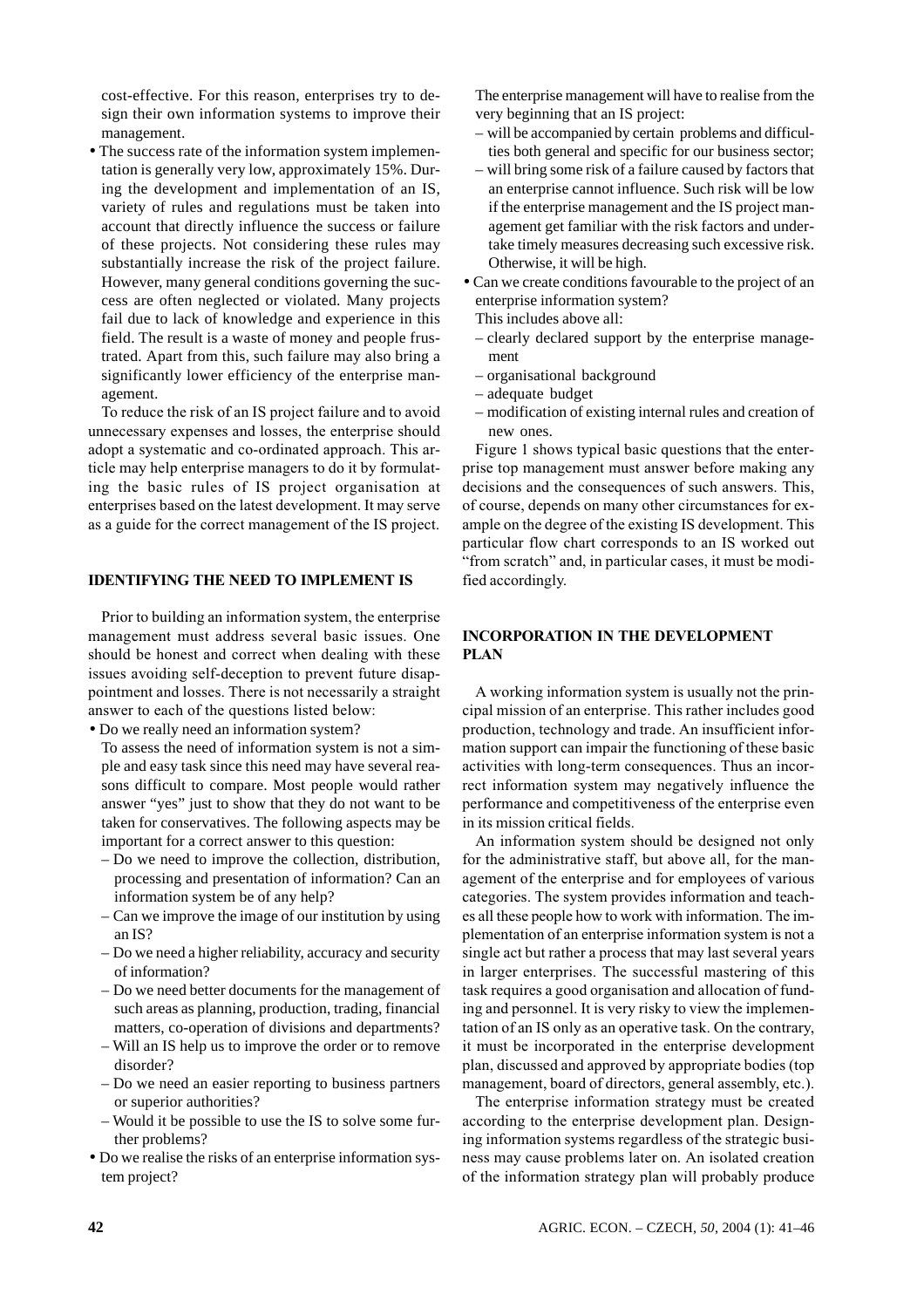costly systems that will not be able to cover the full range of the enterprise's requirements. During the strategic planning, it is useful to adopt a process-oriented view of major activities performed at an enterprise. However, the enterprise life is not possible without supporting also processes such as financial management although it is usually not a business subject. The basic (institutional) processes can be decomposed down into a large number of partial processes defined in terms of data flows and operations. Some of these processes can run in parallel, others consecutively, each process waiting for the termination of a number of other process. Some processes may be critical for achieving the enterprise mission. A change in the information service of some (business) processes enables a different (better) organisational structure of the corresponding workplaces. These and many other circumstances must be taken into consideration when designing the information strategy of an enterprise.



Figure 1. The flow chart of basic questions to be answered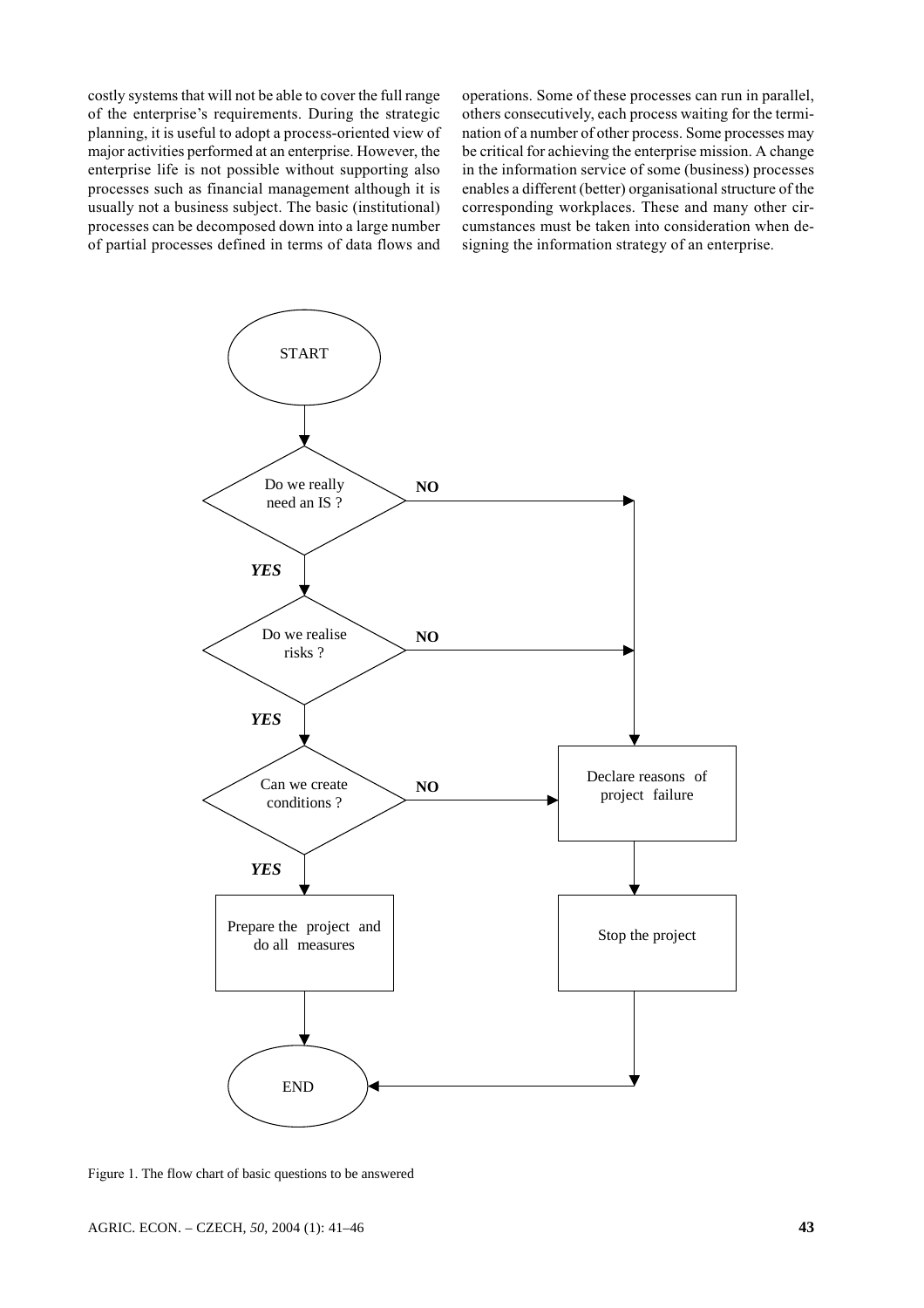A suitable form of preparation for a negotiation of the development plan is to prepare a study on "The Plan of the Enterprise Information Strategy". This study should be a source of knowledge for all enterprise personnel involved being "the enterprise mirror". Typically, it should focus on the following:

- survey of the current state of information service in individual routine activities;
- proposal for the information service required in each sphere of activity;
- outline of solution variants with respect to the enterprise priorities;
- expected financial and personal costs;
- cost effectiveness of each variant.

Usually, both enterprise management and ordinary personnel assess these aspects intuitively with only incomplete information. Thus, the above-mentioned study is very useful for further decision making, since it provides a systematic view of these aspects supplying arguments for the discussion needed to adopt the right decisions and determine the responsibility of each person for the consequences of these decisions. The "Information Strategy Plan" may be useful even if, later on, the enterprise management decides not to build an IS.

## IS PROJECT FEASIBILITY

The project feasibility expresses the ability to control the project and to complete it successfully. The IS project feasibility is influenced by a variety of factors. It is, above all, the determination of the enterprise management to implement this project. Issues concerning the organisational background must also be addressed such as the quality of the system itself (its functionality, performance, ...), the way of communication with the system and, possibly, still others. The share of these factors in influencing the project feasibility is shown in the Table 1.

In an ideal case, that is, if there is a strong determination, perfect organisation, an error-free system, etc., the share of each factor listed in the table reflects its effect on the project feasibility. Thus, the feasibility of such a project would be 100%. The real project management model is, however never ideal and so certain limitations must always be considered. Under the real conditions of an imperfect management, the contributions of the fac-

Table 1. The main factors contributing to the IS project feasibilty

| Influence<br>percentage | Factor                                |
|-------------------------|---------------------------------------|
| 40                      | Enterprise management determination   |
| 25                      | Project organisation                  |
| 20                      | Quality of the system                 |
| 10                      | Form of communication with the system |
| 5                       | Other                                 |

tors to the project feasibility decrease. Thus, the actual feasibility of the project is also lower than the ideal one and is less than 100 %. If it drops below 50 %, the project gradually gets out of control and becomes nearly hazardous. In the sequel, we will describe in more detail how the project feasibility is influenced by the management model chosen and by the factors shown in the Table 1.

What factors are the most important for an IS project to be successful – this is a very frequently asked question. We are going to deal with those factors that are the most typical for an enterprise environment:

- The implementation of a new system brings about order into all the spheres affected by the system. The employees are forced into a certain structured model of work. However, some people may not like order, regardless of their post. Also the feeling that they are becoming a small wheel of a complex mechanism might vex them. Therefore, it is of key importance that the enterprise personnel should be instructed that the new technology is here to help them and to make their work easier.
- An IS makes access to information transparent (depending of course on the role of an individual and the corresponding access rights). On the other hand, within the complex mechanism of an enterprise management, some top managers misuse their exclusive access to information. The instalment of an IS means that such managers lose their exclusive position and this might be the cause of their (hidden) resistance that should be taken into account.
- Many people expect a perfect system or supplier. Nothing like that exists.
- The IS project must be given a high short-term priority among other enterprise activities. Even if the implementation of an IS is not a primary mission of the enterprise, the enterprise management must convince its employees that the IS will have a decisive long-term impact on the enterprise prosperity.
- Many employees will participate in building of an IS. Some of them will play roles that are vital for the success of the individual phases of the project. It would not be wise to expect a project fuelled only by the enthusiasm of some individuals to be successful. All participants must be motivated and made responsible, particularly the key managers.
- Good planning and checking are vital for the project particularly as far as the timing and funding are concerned. For the whole duration of the project, it is necessary to allocate sufficient funding to cover the purchase of the software components and to buy central equipment.
- Due to the required scope of the system, its reliability and security, it is necessary, from the very beginning, to pay attention to the selection of the technical infrastructure, i.e., suitable software, operating system, database management system and network resources. These are the key factors of the resulting IS performance, reliability and security.
- The enterprise management and also the project management should foresee problems that are bound to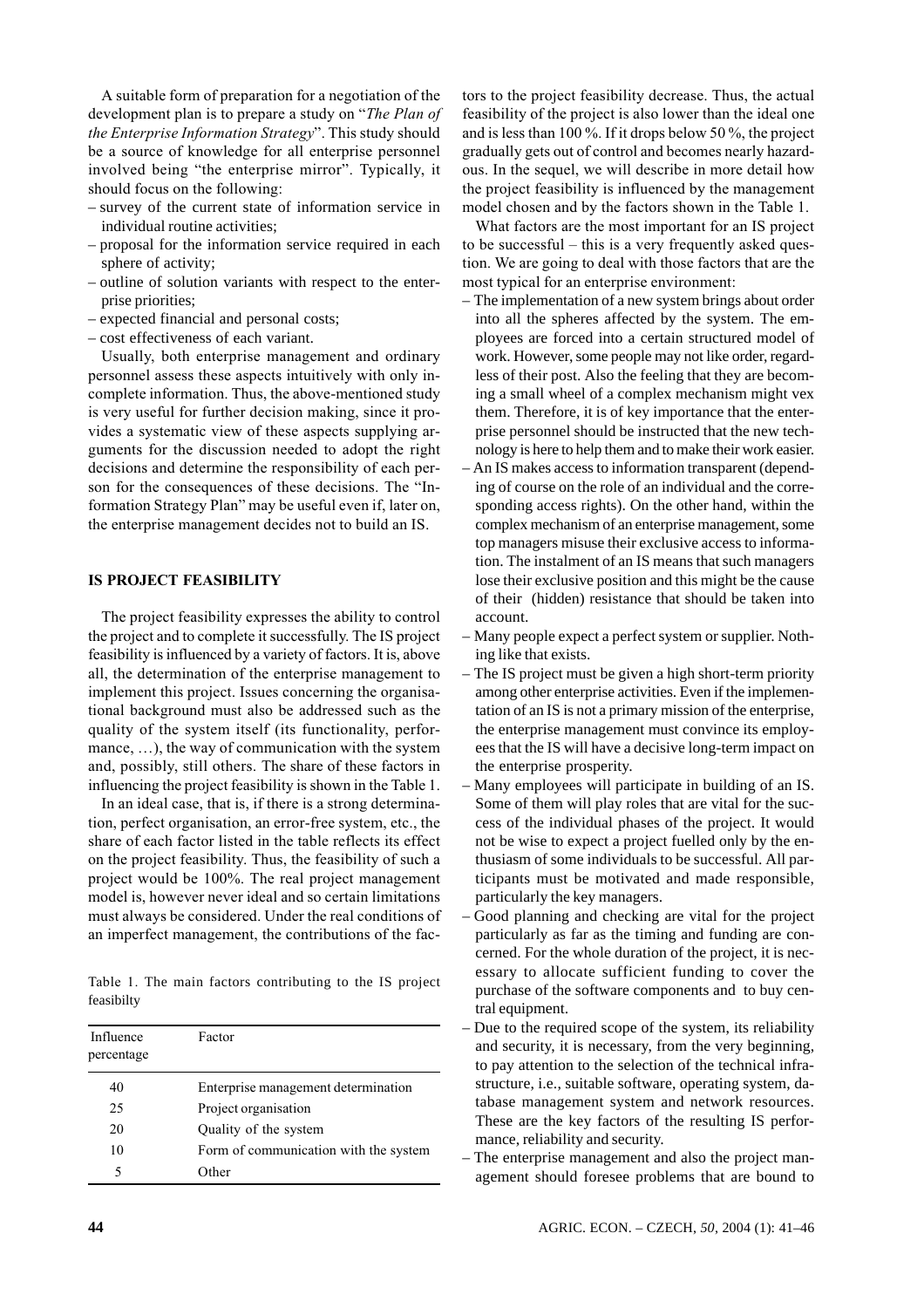occur during the project implementation. If a problem of any kind occurs, its specific description should be requested and vague formulations should be avoided. This is the only way to enable a prompt remedy to the problem.

- The management should identify the possible problem areas and take measures for their early recognition and prevention.
- As a rule, there are no complete and compulsory internal regulations or routines governing the document flow and information processing.
- Usually, experience is lacking for simultaneous processing of data shared by several users.

## ENSURING TOP-LEVEL SUPPORT FOR THE PROJECT

Table 1 shows that the enterprise management determination to accomplish the project has the major influence on the feasibility of an IS. However, one should clearly differentiate between two different levels of the enterprise management manifestations of such a determination:

- 1. Public declarations of individual officers or bodies on the necessity to support the IS project.
- 2. Practical actions undertaken to show this determination:
	- putting through the funding of the project from the enterprise budget or from other sources,
	- taking the necessary organisational measures, including the personnel background,
	- adopting the required internal legislature to ensure the efficient use of the IS,
	- strict monitoring of the project implementation and practical measures undertaken to remove any deficiencies detected.

The determination of some members of the top management is given by their enlightenment and anticipation with which they can assess the future benefits an IS may bring to the enterprise. However, one should be wise enough not to rely too much on individuals but, rather, one should have sufficiently convincing arguments to strengthen all the top-level management officers' determination to implement the project. The "Enterprise Information Strategy Plan", its honest assessment and subsequent systematic dissemination is a suitable tool for achieving this goal.

It is very important that the project implementation should not be dependent on the determination of individuals even those at top positions. It must be a project whose implementation is incorporated in the plans of all involved components of the enterprise.

### PROJECT SCOPE FORMULATION

The top-management officers, the potential users of individual services provided by the IS, the technical staff, the suppliers, etc. may all expect different things of an IS and, thus, may have different ideas of its scope. To avoid later disputes, speculations and disappointments, such as that the system does not provide the services as expected or, on the contrary, that it is too expensive because it provides too many services that are not actually needed, it is necessary from the very beginning to define the exact scope of an IS project. This definition should be based on the "Enterprise Information Strategy Plan", which is a suitable basis and a guide for this purpose.

The IS project scope definition should provide the basic framework of the project in terms of its content, time and funding (without going into detail). Typically, it should comprise the following:

- Activity areas in which the IS will provide its services.
- Organisational units for which the IS components will provide their services. It may be useful, even at this stage, to specify the hierarchic subdivisions of the organisational units, their placements, etc.
- Connectivity of the IS components and the required scope of data shared by several components. This may have an effect on the selection of a supplier (suppliers) and on the first time schedule of the project. The components may be implemented in any order or simultaneously. This, of course, may not apply to components that share or exchange data.
- IS user categories and their roles.
- Deadlines for the putting into operation of each IS component.
- Available funding.

## CONCLUSIONS

There is no doubt about the usefulness of enterprise information systems, provided these were correctly implemented. There is no room for "reinventing a wheel" when implementing an enterprise information systems by trials and mistakes. Such an approach would be very expensive and associated with a high risk of failure. Instead, the "good practice" examples and experience should be preferably used. Following the later approach will reduce risks and allow an enterprise to achieve expected benefits from their information system.

#### **REFERENCES**

- Flaatten P.O., McCubbrey D.J., O'Riordan P.D., Burgess K. (1992): Foundations of Business Systems. Second Edition, The Dryden Press, A Harcourt Brace Jovanovich College Publisher, Forth Worth Philadelphia, U.S.A.
- Martin J. (1989): Information Engineering. Book I–III. Prentice-Hall, Inc., Englewood Cliffs, NJ 07632, U.S.A.
- Vrana I. (1996): Integrated information system. EUNIS International conference: Using information in the electronic age. Manchester, December.
- Vrana I. (1997a): Critical factors of success in projecting and management of Integrated Information Systems. (An invited lecture). University of Essen, Germany, April 8.